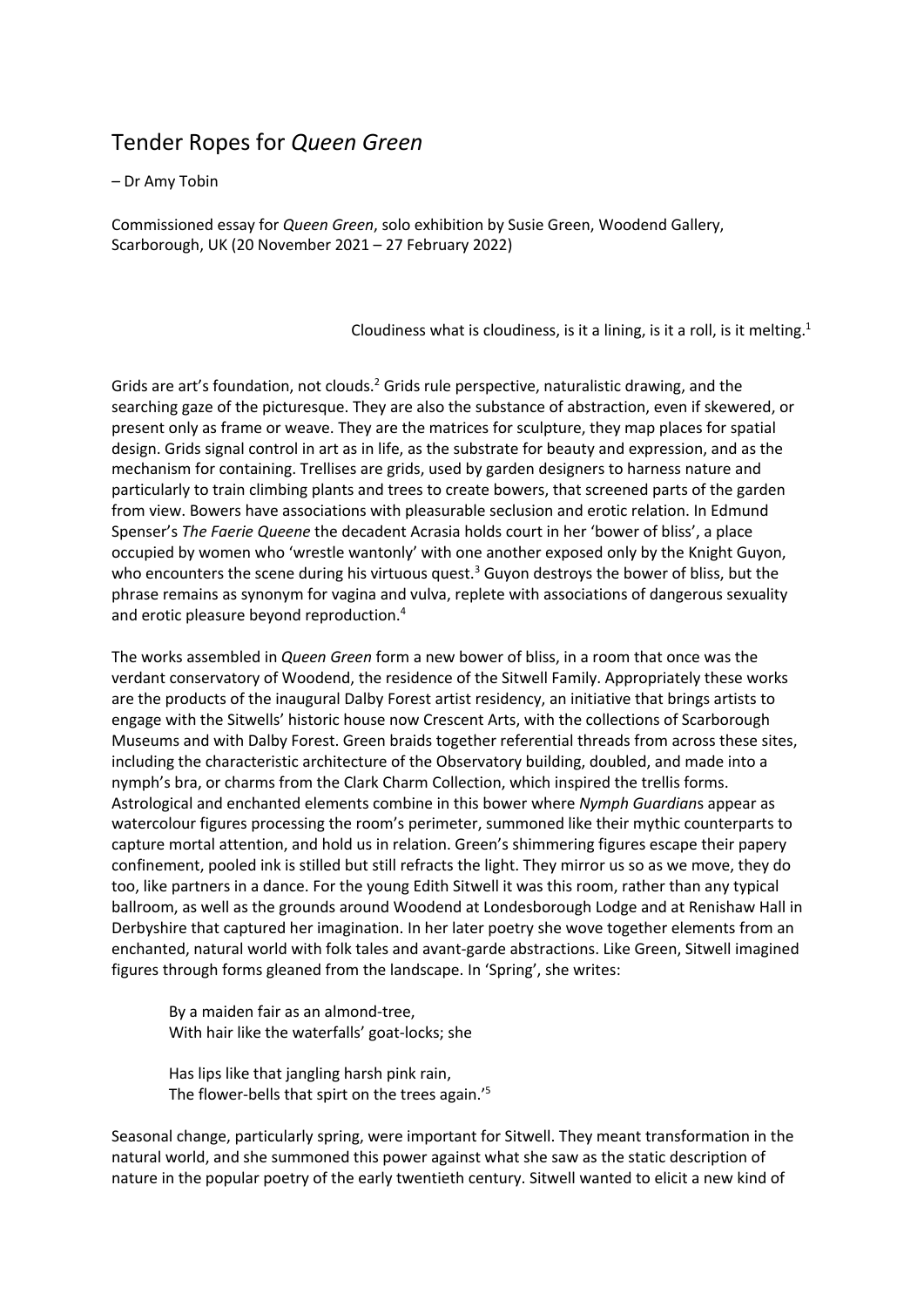relationship to the world based on not knowing: 'I used the language of another, and by this means attempted to pierce down the essence of the thing seen, by discovering in it attributes which at first sight appear alien but which are acutely related.<sup>'6</sup>

One of the ways that Sitwell makes things relate is through rhyme. The couplets in 'Spring' are tied together by those end-line rhymes, like a pattern of sound. In poetry metre often serves to bind things together, Sitwell used it to connect the animal, with the vegetable and the human, but never to hold the natural world in abeyance or in thrall to the human. As in Sitwell's *Façade*: 'The maid sighed, 'All my blood/ Is animal. They thought I sat/ Like a household cat;/ But through the dark woods rambled I'.<sup>7</sup> Here the poetic pattern – sat/ cat – does not contain the maid's animal blood but intensifies its release. Transposed into the visual world, Green's work is also about relating, training, binding and holding, it also about containment and release. Figures are often made of component parts: high-heeled boots, long whip-like braided hair, patterned or brightly coloured bodysuits, frilly gloves, geometric glasses, defined and rouged lips. These glamorously clad figures suggest other ways of being 'in imagined spaces that might allow for fantasy'.<sup>8</sup> In previous works, these figures have manifested in the social world of parties and nightclubs as transcendent Goddess-beings, 'defiant decorated bodies' who are 'weightless, free, unbounded'.9

Green's figures are sometimes delineated by the paper or canvas edge, framed by a watercolour box like a playing card, they also appear in relief against diaphanous clouds of paint, bodies merging with another or with their environment. Her more recent articulated figures, made of coloured paper and shaped into bodies, seem to have escaped their support, attached directly to the wall they enter our space. Their curvy edges, rippled surfaces, link lips, chain and ribbon bindings imagine, almost contradictorily, how embodied feeling can be enhanced by clothing, by impossible or restricted movement, and by other body parts. These figures limbs, lips, breasts and phalluses merge and multiply or are held in suspension in as if in felt or fantasised euphoria. Green has an avatar linked to this series *Susie Unbound* (2020), with leopard print legs and frilly elbow-length gloves, whose body has merged with a puffed-up, cloud-like form that lends her the power to float atmospherically. She expands transcendentally to be more and to feel more, like a Queen she goes beyond the limits of the fleshy body, empowered if not masterful.

The art historian Hubert Damisch argued that a theory of clouds – or /cloud/ as he stylised it – offered a lens to write a history of painting.<sup>10</sup> For Damisch the cloud, as a 'surfaceless body', proved a challenge to the ordering principles of Western perspectivism that met their apotheosis in the grid.<sup>11</sup> Damisch writes that the /cloud/ 'seems to call into question, thanks to its absence of limits and through the solvent effects to which it lends itself, the coherence and consistency of a syntactical ordering' or in other words representation.<sup>12</sup> Clouds cannot be manifested in 'schemata of celestial perspectives', Damisch suggests, but they might appear to confuse rational ordering, and to signal the fantastical.13 In *Queen Green*, Susie Green's cloud motif appears again, on one of the trellises that holds her majestic figures. Rather than contain the cloud form, or the tree, or the flower, these structures bind bodies to nature, portals for becoming cloud-like, tree-like, flower-like. They are thrones for queens, earthly figures, assuming new positions, bound by tender ropes shaped by nature.

Queen Green is not one person. She is the artist, she is Sitwell, she is a reimagined Mother Earth. These queens are Sitwellesque 'changelings', who wear a crowns like the poet's own headpieces, one element of her self-presentation aimed to mark her out as 'existing on the periphery of human society', an 'eccentric', like her friend and fellow writer Gertrude Stein.<sup>14</sup> Sitwell invited Stein to come to England in 1926 to lecture at the Universities of Oxford and Cambridge. The effect was as Sitwell wanted it; Stein caused a sensation.<sup>15</sup> Despite its many differences Sitwell's and Stein's poetry shares an aversion to naturalism in favour of a new kind of attention to the surrounding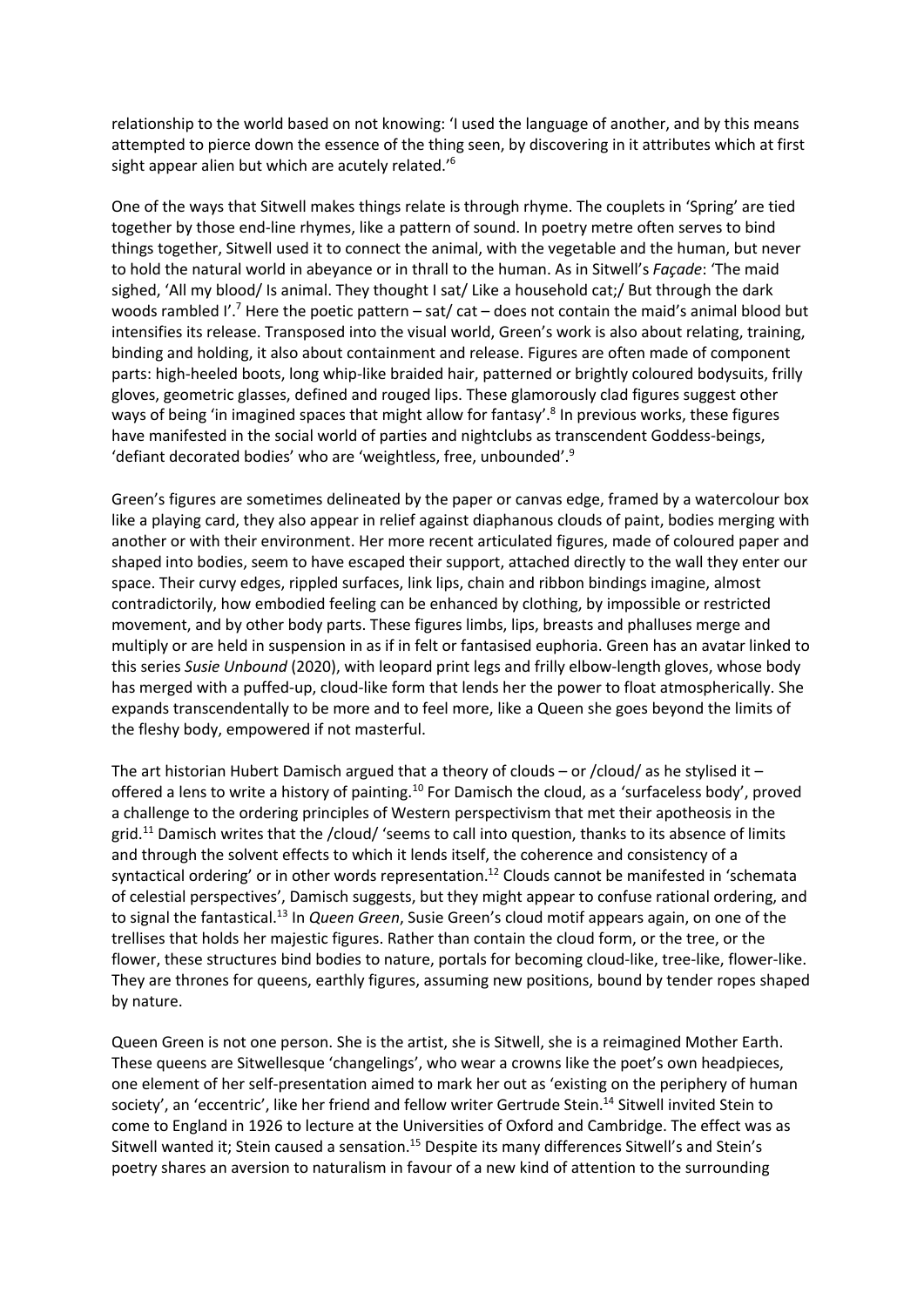world. If Sitwell turned to the power but familiarity of the natural world, then Stein looked to the everyday, bringing everything into the poem in new syntactical relations. In her book *Tender Buttons*, which is made up of three poems 'Objects', 'Food' and 'Rooms', Stein recounts the world around her as seen and sensed, rather than as known.<sup>16</sup> Stein's 'word-systems' state the 'impossibility of arriving at "the meaning" even as countless meanings present themselves to our attention'.<sup>17</sup> Her writing also offers up new ways of feeling, new ways of relating to rooms, food and objects, where buttons are tender. The sensorial possibilities that Stein opens in her poetry, are evident in Green's figures who present different ways of being on vertiginous heels, or as part-cloud, or tied up with rope. In *Queen Green*, these figures are transformed by a majestic ecology, in which bodies are parts tethered by tendril-like ropes and breasts, genitals and bottoms become cloudy or vegetal, no longer solely human. The artists Annie Sprinkle and Beth Stephens have described this way of being in relation to nature as 'ecosexual'. Their 'Ecosexual Manifesto' reads:

The Earth is our lover… In order to create a more mutual and sustainable relationship with the Earth, we collaborate with nature. We treat the Earth with kindness, respect and affection... We make love to the Earth through our senses.<sup>18</sup>

Sprinkle and Stephens' ecosexuality offers a vision of non-human relationship turned toward the politics of protecting the planet. It is an invitation to rethink how we relate to the earth, how we care for it, as well as how we might take respectful pleasure from it, in the face of the violent exploitation of resources. Take their definition of 'windplay' for example: 'Enjoying the wind blowing on your body, such as a gentle wind blowing through your hair on a spring day'.<sup>19</sup> But it is also a way to rethink sexual pleasure beyond normative sex acts and roles, they encourage us to experiment with an 'ecosexual gaze', which means to 'look at the world with the awareness that sex is happening everywhere'.<sup>20</sup> This invitation to level love making and pollination returns us to Susie Green's bower of bliss where pleasurable sensation circulates not only between secluded figures, but also the trees, and flowers and clouds.

Amy Tobin